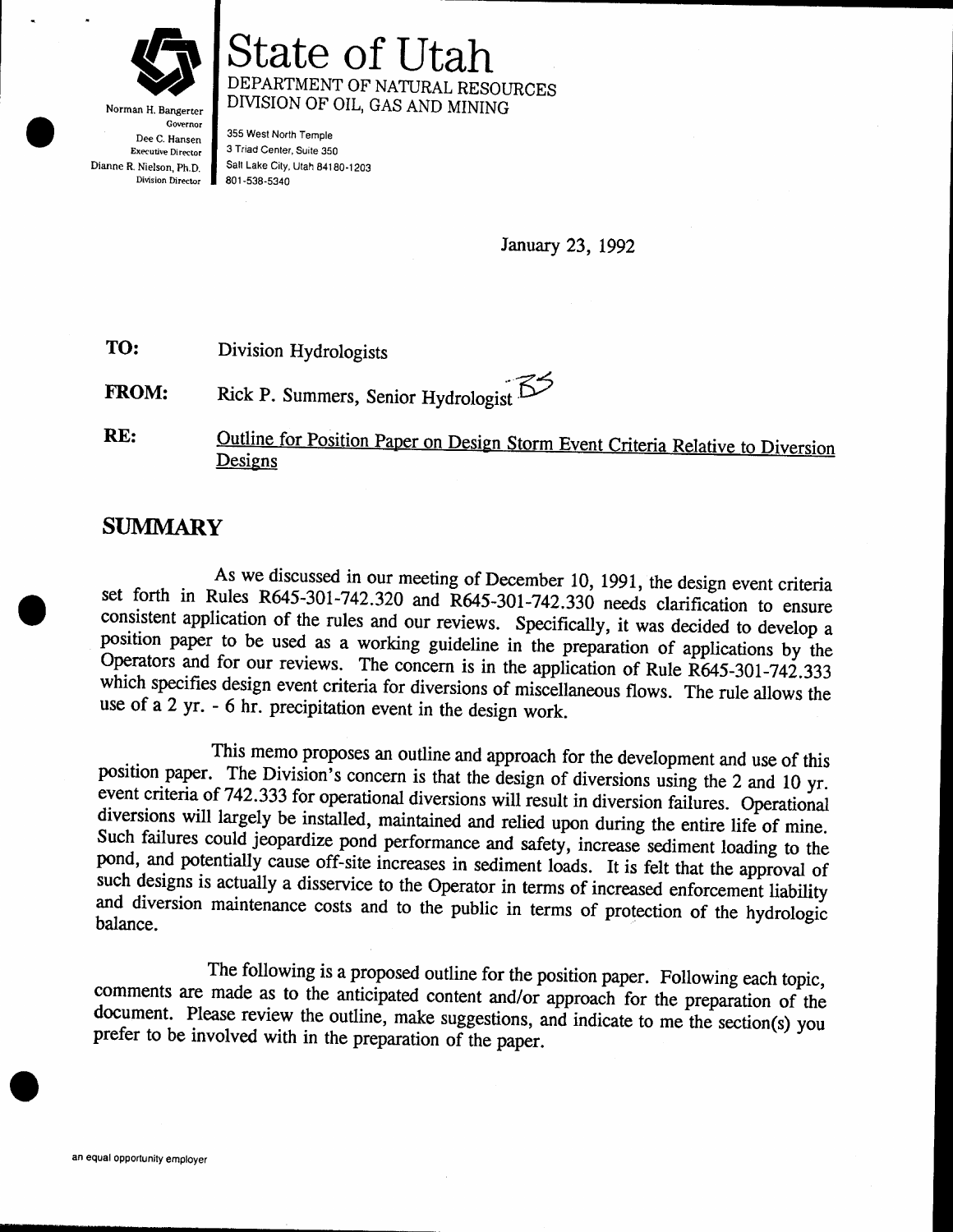Page 2 Outline 2-Year Event January 22, 1992

## Guideline Diversion Design Event Criteria

### I. Statement of Rules

This section will simply be a restatement of the applicable rules to facilitate reader interpretation of the guideline.

#### II. Legislative History and Rule Intent

This section will review the Act, the Federal Register record, and results of a COLEX search. The discussion will emphasize that the 2 year design standard is not a new rule, it has always been in the rules (i.e., "old rules").

#### m. Technical Discussion

### a) Probability Theory and Utah Diversions

The objective of this section will be to present the probability of structure failure for different design events under "typical" Utah diversion design life. Basis of theory and results.

### b) Sensitivity Analysis of Different Design Event Criteria and Peak Flows

This section will present peak flow values using the 2 yr., 10 yr.,25 yr. and 100 yr. precipitation events for typical disturbed area diversions and undisturbed area bypass diversions. The objective is to demonstrate the expected low peak flows using the 2 yr. criteria and emphasize higher risk associated with that criteria.

### c) Impact of Different Design Event Flows on Channel Size.

The objective of this section will be to present typical channel sizes required for the events summarized in sertion b). Emphasis will be on the relatively reasonable size for constructed diversions to pass the more stringent (i.e., <sup>10</sup> year) criteria.

#### Division Approach to Diversion Design Approval rv.

This section will discuss the philosophy of surface mining "temporary diversions" vs. underground mining operational diversions. The discussion will include benefits of the more stringent criteria to the Operator in terms of reduced